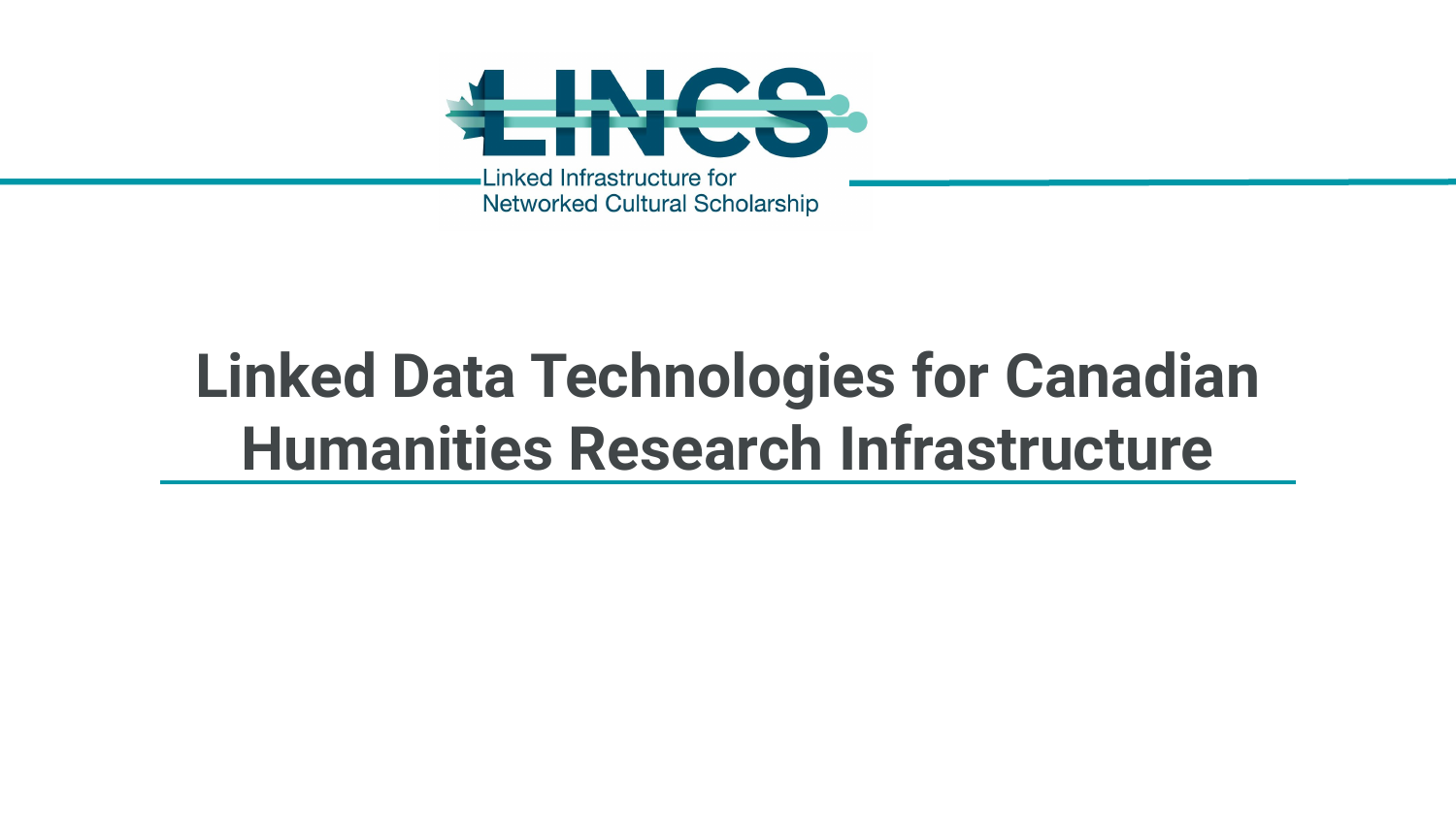#### **Problem:**

- Digital Humanists  $\rightarrow$  complex, diverse, unstructured and semi-structured "cultural heritage" data
- Plenty of data, often uncontextualized, disconnected from related data

#### **Solution:**

- The Linked Infrastructure for Networked Cultural Scholarship (LINCS) Project
- National cyberinfrastructure project converting and publishing cultural heritage data as LINKED OPEN DATA

## **What is Linked Open Data?**

- Encode pre-existing structured data with semantic meaning
- Standardized trusted vocabularies (e.g. Library of Congress, Geonames, Wikidata, etc.) and formalized ontologies (e.g. CIDOC-CRM, FRBRoo, etc.)
- Standard protocols (e.g Resource Description Framework (RDF), HTTP, SPARQL, etc.)
- Ubiquitous on the Web as metadata (e.g. Schema.org, open graph (og), etc.)
- Applications in artificial intelligence, machine learning, etc.
- Examples in the wild include Wikidata, Google knowledge panel, Library of Congress Linked Data Service, Europeana, and many other cultural heritage institutions.

## **Why linked open data?**

- Bring siloed data together, integrate it, share and discover
- Add meaningful connections to otherwise disconnected data
- Leverage that meaning to find shared meaning between datasets

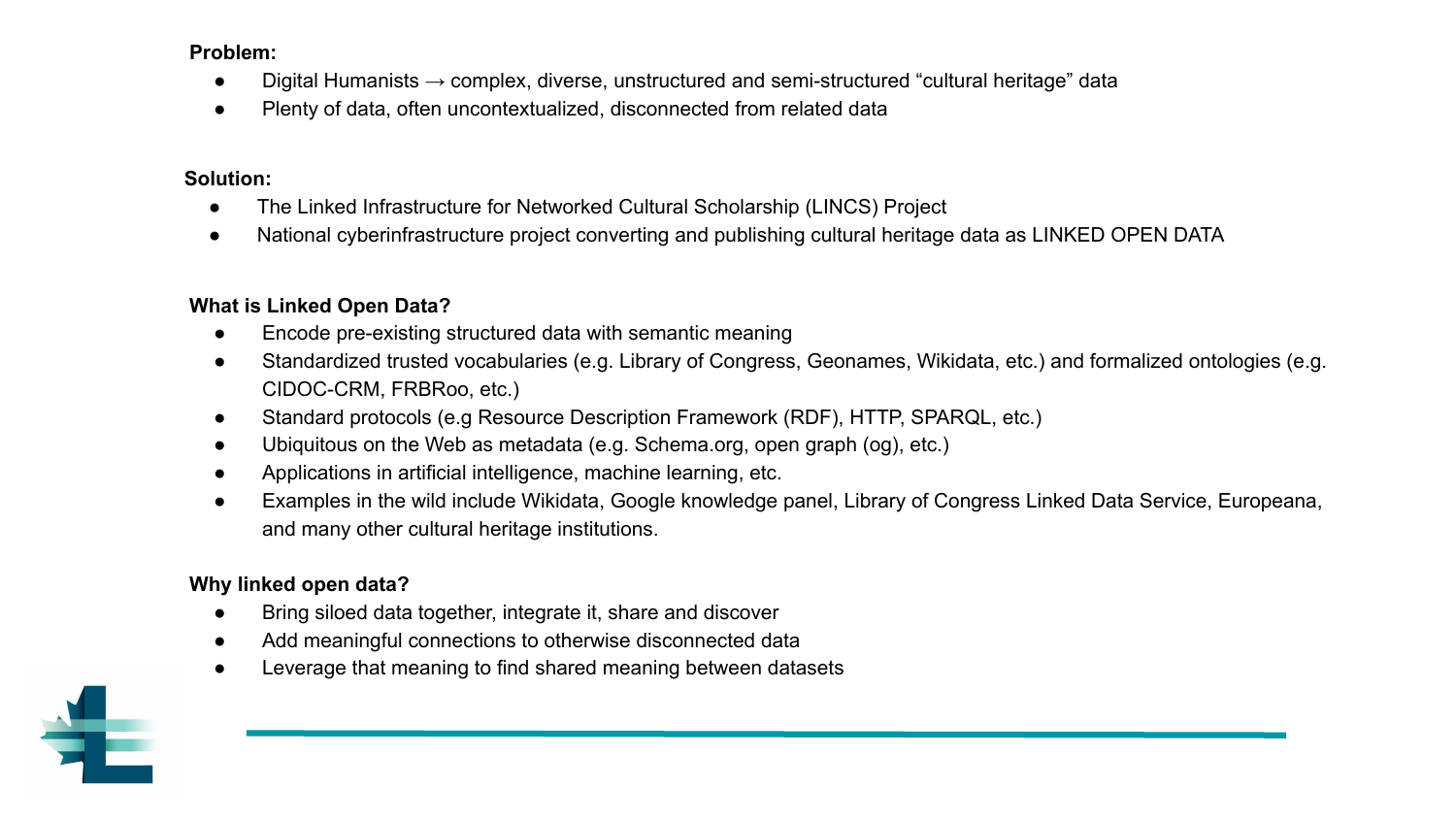